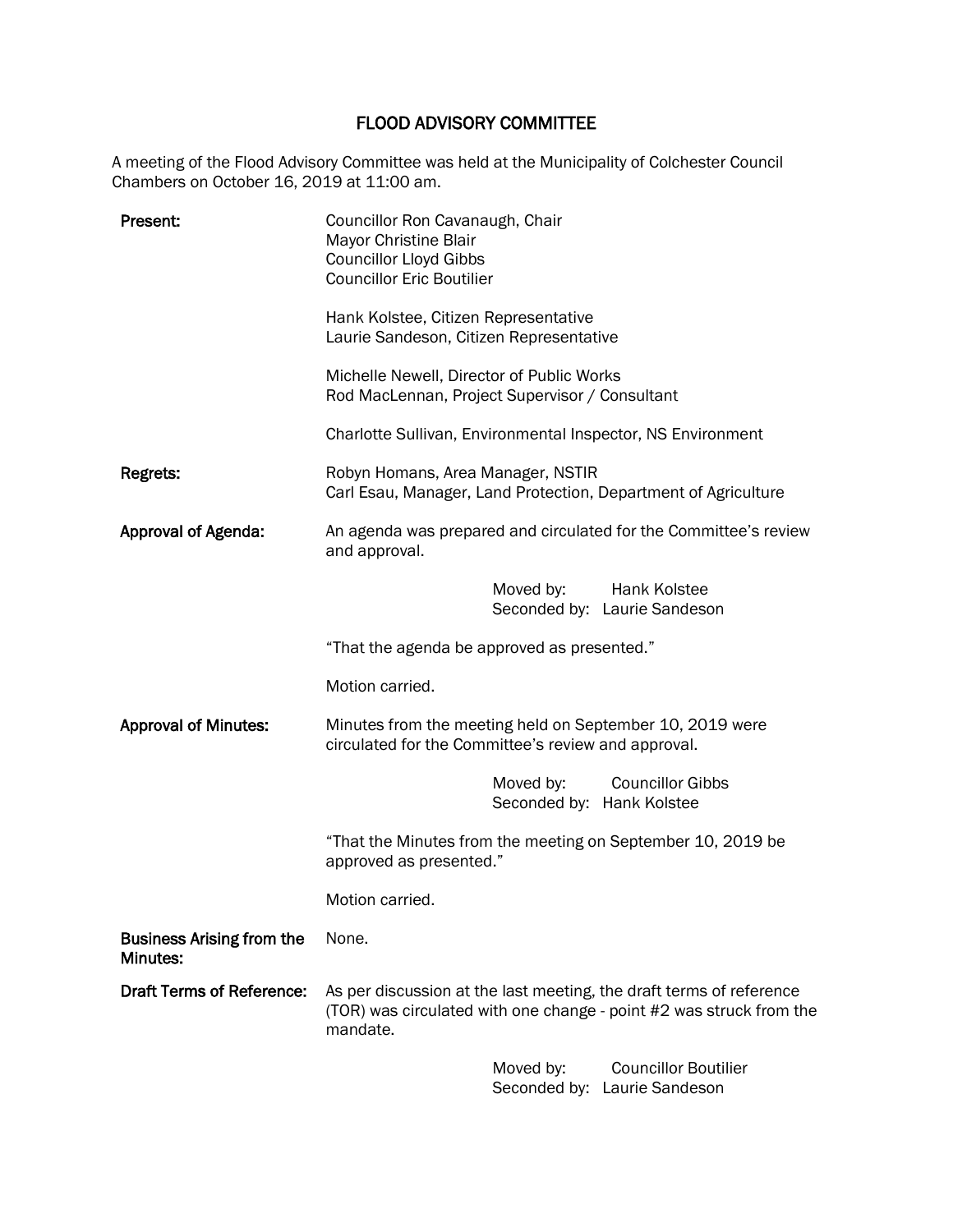|                                     | "That the Flood Advisory Committee recommends to Council to<br>remove point #2 under mandate from the Committee's Terms of<br>Reference."                                                                                                                                                                                                                                                                                                                                                                                                              |  |  |
|-------------------------------------|--------------------------------------------------------------------------------------------------------------------------------------------------------------------------------------------------------------------------------------------------------------------------------------------------------------------------------------------------------------------------------------------------------------------------------------------------------------------------------------------------------------------------------------------------------|--|--|
|                                     | Motion carried.<br>Committee membership was also discussed as there are other<br>attendees that are not included in the TOR. Department of Fisheries<br>and Oceans and the Cobequid Salmon Association would be invited to<br>meetings on an as needed basis and do not need to be added to the<br>TOR.                                                                                                                                                                                                                                                |  |  |
|                                     |                                                                                                                                                                                                                                                                                                                                                                                                                                                                                                                                                        |  |  |
|                                     | Moved by:<br>Laurie Sandeson<br>Seconded by: Hank Kolstee                                                                                                                                                                                                                                                                                                                                                                                                                                                                                              |  |  |
|                                     | "That the Flood Advisory Committee recommends to Council to add<br>Nova Scotia Department of Agriculture to the non-voting membership<br>section on the Terms of Reference."                                                                                                                                                                                                                                                                                                                                                                           |  |  |
|                                     | Motion carried.                                                                                                                                                                                                                                                                                                                                                                                                                                                                                                                                        |  |  |
| <b>Draft Policy Definitions:</b>    | A draft Small Flood Damage Reduction Projects Policy was distributed<br>in the meeting package. The following new definitions were added:                                                                                                                                                                                                                                                                                                                                                                                                              |  |  |
|                                     | 1. Shoreline<br>2. Small Flood Damage Reduction Project:<br>Identifies those projects affected by a watercourse or<br>$\bullet$<br>run-off from a public right of way<br>Eliminates any flooding related to stormwater issues<br>٠<br>between neighbours<br>Larger scale projects related to stormwater could be<br>$\bullet$<br>dealt with by Council (ie. Subdivision drainage,<br>retention ponds)<br>3. Stormwater Runoff - remove runoff from definition title<br>Watercourse - used provincial definition excluding<br>4.<br>groundwater portion |  |  |
|                                     | Moved by:<br><b>Mayor Blair</b><br>Seconded by: Hank Kolstee                                                                                                                                                                                                                                                                                                                                                                                                                                                                                           |  |  |
|                                     | "That the Flood Advisory Committee recommends to Council to<br>approve the revisions to the Small Flood Damage Reduction Projects<br>Policy as presented."                                                                                                                                                                                                                                                                                                                                                                                             |  |  |
|                                     | Motion carried.                                                                                                                                                                                                                                                                                                                                                                                                                                                                                                                                        |  |  |
| <b>Gasper Cross Road</b><br>Update: | Rod, Ron and Lloyd met on site with Ken Upham to discuss possible<br>plans of developing a floodway on his property at an estimated cost of<br>\$15,000. Scope of work would include removal of material behind<br>building, maintenance to the existing berm and creating a flood way                                                                                                                                                                                                                                                                 |  |  |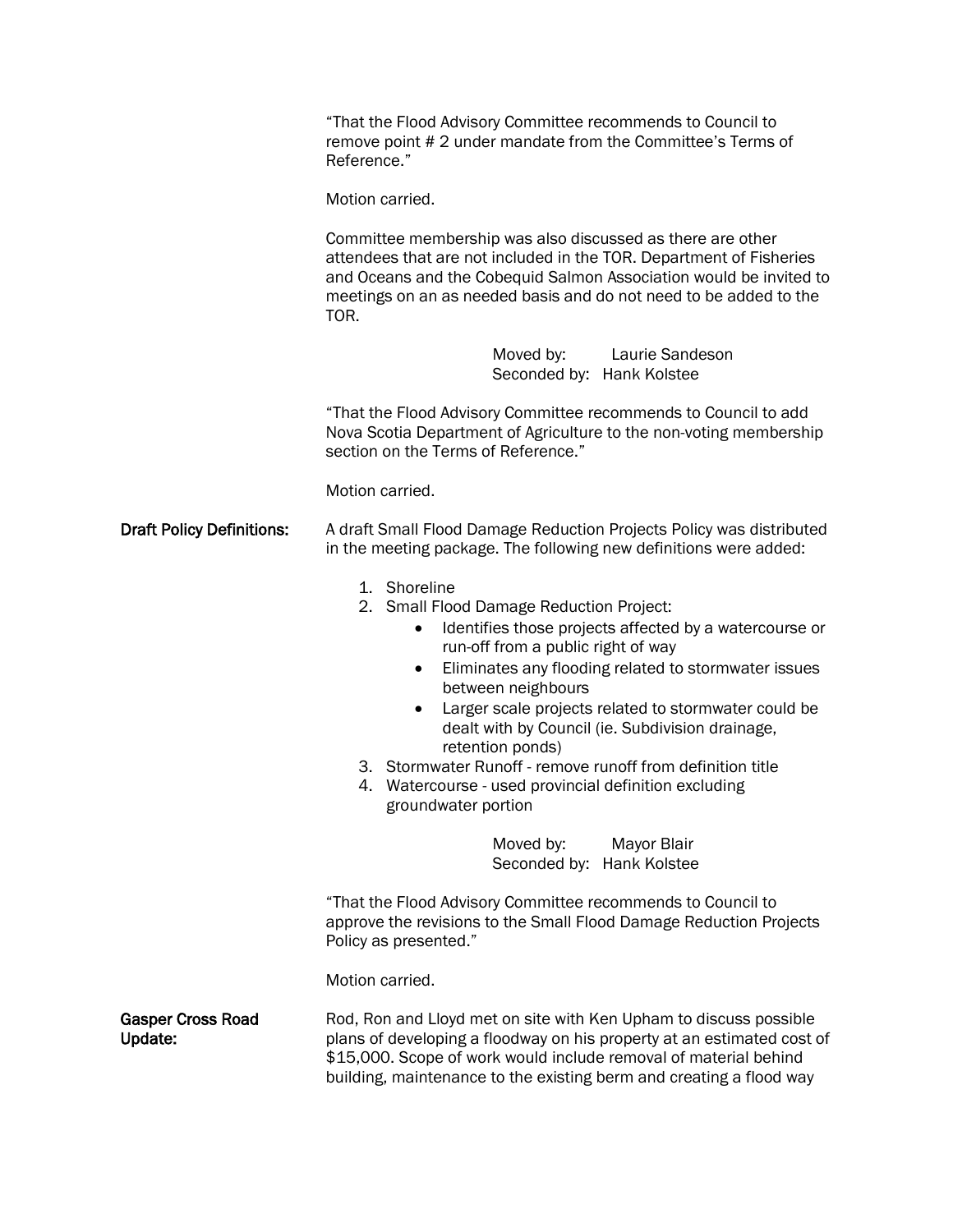from where the brook takes a 90 degree turn to the CN Rail property (approximately 500 feet).

Cost sharing, agreements and applications were not discussed with Mr. Upham as the Committee will need to decide on how to proceed. The Committee decided to follow policy so 50% cost sharing is required for commercial properties. Michelle to discuss with Mr. Upham that an application is required as well as his willingness to cost share 50%.

Councillor Gibbs is concerned that the other area residents will still be affected if Mr. Upham refuses to cost share on the project.

#### New Applications: None.

Review of Projects: The following updates were made to the project list:

#### Baxter:

• Site visit outstanding

#### Hilden Fire Hall:

• Complete

#### Law:

• Complete

# Portapique Cemetery:

• Site visit outstanding

# Franklin:

- Did not receive FRIIP funding
- Reapply next year? Modify scope of work?

# MacAskill:

- Waiting for dry conditions
- Rod to discuss with owner again before proceeding

# Logan:

• Complete

# Johnson:

• Waiting for status of approval - requires instream work

# Langille:

• Site visit outstanding

# Dalhousie University:

- Complete
- Rod to have Jean Lynds email Michelle regarding cost sharing